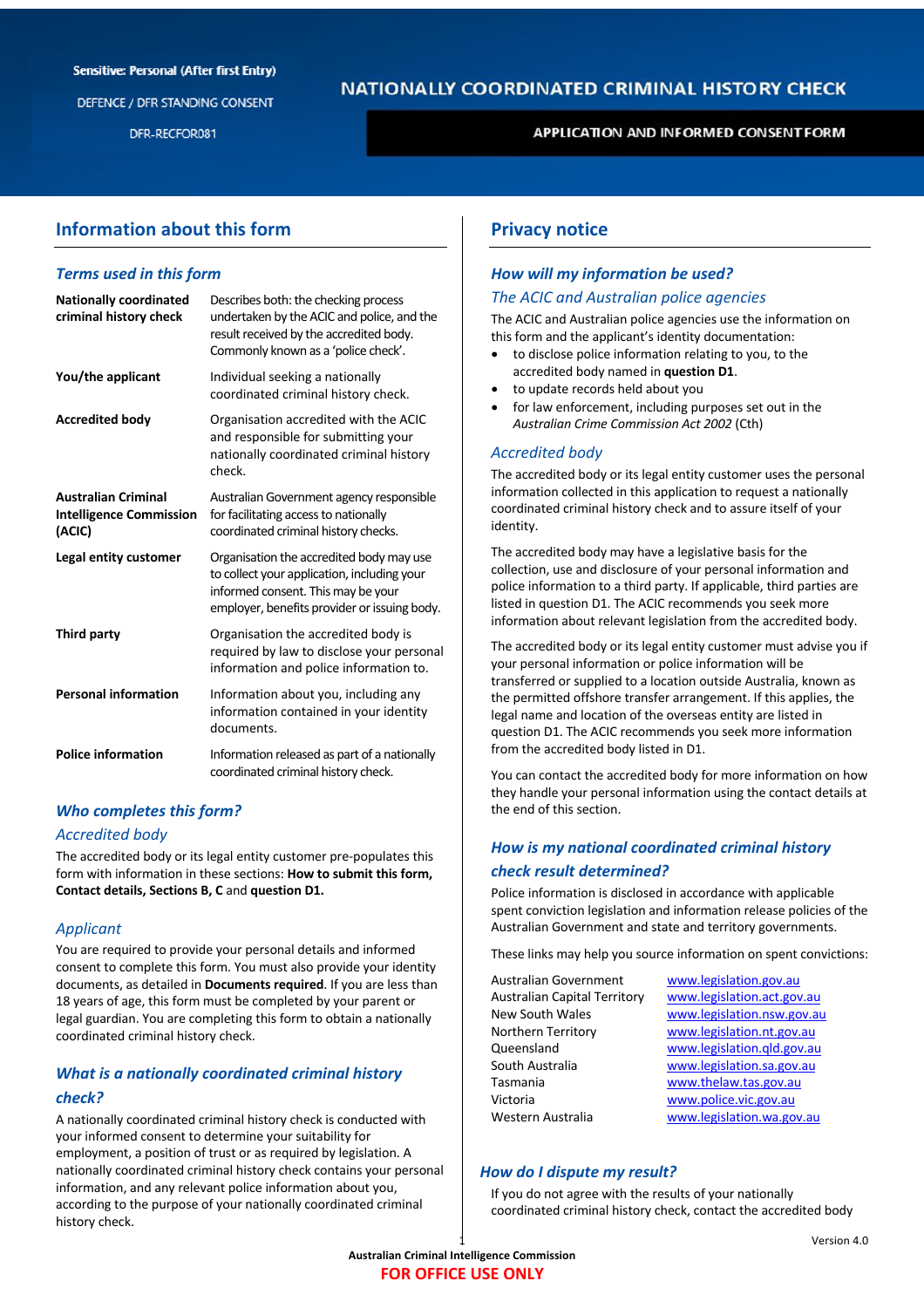or, if applicable, it's legal entity customer, using the contact details on page 3 and tell them you want to dispute the result. The accredited body or its legal entity customer accepts and escalates all disputes.

### *Providing incomplete, false or misleading information*

You must take reasonable steps to ensure you provide accurate, complete and up-to-date personal information. Withholding and/or providing misleading, or false information on this form is a Commonwealth offence and you may be prosecuted under the *Criminal Code Act 1995 (Cth).* 

If you become aware you have provided incorrect information you must contact the accredited body as soon as possible.

## **Documents required**

#### *Minimum identity requirements*

You must provide four documents with your completed form to confirm your identity:

- **one commencement of identity document** to confirm your birth in Australia or arrival in Australia
- **one primary use in the community document** to show the use of your identity in the community; and
- **two secondary use in the community documents**

The accredited body or its legal entity customer will use these documents to verify your identity with the personal information you have provided on this form. The personal information contained in your identity documents will be used to conduct a nationally coordinated criminal history check, as you consent to in Section D.

The documentation you provide must include evidence of your full legal name, date of birth and a photograph of you. If a photograph is not provided on the identity documents presented, a passportstyle photograph certified by a person who has known you for a minimum of 12 months and who is listed in Schedule 2 of the *Statutory Declarations Regulations 2018 (Cth)* can be accepted in addition to the four required documents.

#### *Commencement documents*

- (a) full **Australian birth certificate** (not an extract or birth card)
- (b) current **Australian passport** (not expired; however, if the Document Verification System (DVS) is used to verify the passport, it may be up to 2 years expired)
- (c) **Australian visa** current at time of entry to Australia as a resident or tourist **\***
- (d) **ImmiCard** issued by Department of Home Affairs (previously the Department of Immigration and Border Protection) that enables the cardholder to prove their visa and/or migration status and enroll in services
- (e) **certificate of identity** issued by Department of Foreign Affairs and Trade (DFAT) to refugees and non-Australian citizens for entry to Australia
- (f) **document of identity** issued by DFAT to Australian citizens or persons who have the nationality of a Commonwealth country for travel purposes
- (g) **certificate of evidence** of resident status.
- (h) **Australian Citizenship Certificate.**

**\*** A Visa Entitlement Verification Online (VEVO) record may be provided. If you are a New Zealand citizen on a Special Category Visa, you can request your VEVO details from the Department of Home Affairs via their website.

#### *Primary documents*

- a) current **Australian drivers licence**, learner permit or provisional licence issued by a state or territory, showing a signature and/or photo and the same name as claimed
- b) **Australian marriage certificate** issued by a state or territory (church or celebrant-issued certificates are not accepted)
- c) standard **relationship certificate** (not commemorative) issued by a State or Territory registry of Births, Deaths and Marriages
- d) current **passport** issued by a country other than Australia with a valid entry stamp or visa
- e) current **proof of age** or **photo identity card** issued by an Australian Government agency in the name of the applicant, with a signature and photo
- f) current **shooters** or **firearms licence** showing a signature and photo (not minor or junior permit or licence)
- g) for persons under 18 years of age with no other Primary Use in Community Documents, a current **student identification card** with a signature or photo.

#### *Secondary documents*

- a) **certificate of identity** issued by DFAT
- b) **document of identity** issued by DFAT
- c) **convention travel document secondary** (United Nations) issued by DFAT
- d) **foreign government issued documents** (for example, drivers licence)
- e) **Medicare card**
- f) **enrolment with the Australian Electoral Commission**
- g) **security guard** or **crowd control photo licence**
- h) **evidence of right to an Australian government benefit** (Centrelink or Veterans' Affairs)
- i) **consular photo identity card** issued by DFAT
- j) **photo identity card** issued to an officer by a police force
- k) **photo identity card** issued by the Australian Defence Force
- l) **photo identity card** issued by the Australian Government or a state or territory government (this may take the form of a Working with Children or Vulnerable People card or a government issued occupational licence)
- m) **Aviation Security Identification Card**
- n) **Maritime Security Identification card**
- o) **credit reference check**
- p) **Australian secondary or tertiary student photo identity document**
- q) certified **academic transcript** from an Australian university
- r) **trusted referees report**
- s) **bank card, credit card** or **bank statement** (without recording the payment card number/s)
- t) **state/territory government rates assessment notice or Australian Taxation Office assessment notice**
- u) **Australian utility bill** showing name and address
- v) **Australian Private Health Insurance Card**
- w) **Australian Trade Association card.**

#### *Names*

All names under which you have been or are currently known will be included on the nationally coordinated criminal history check. If you are concerned about the disclosure of details relating to your previous known names, please contact the accredited body through which you are submitting your check for a nationally coordinated criminal history check for assistance.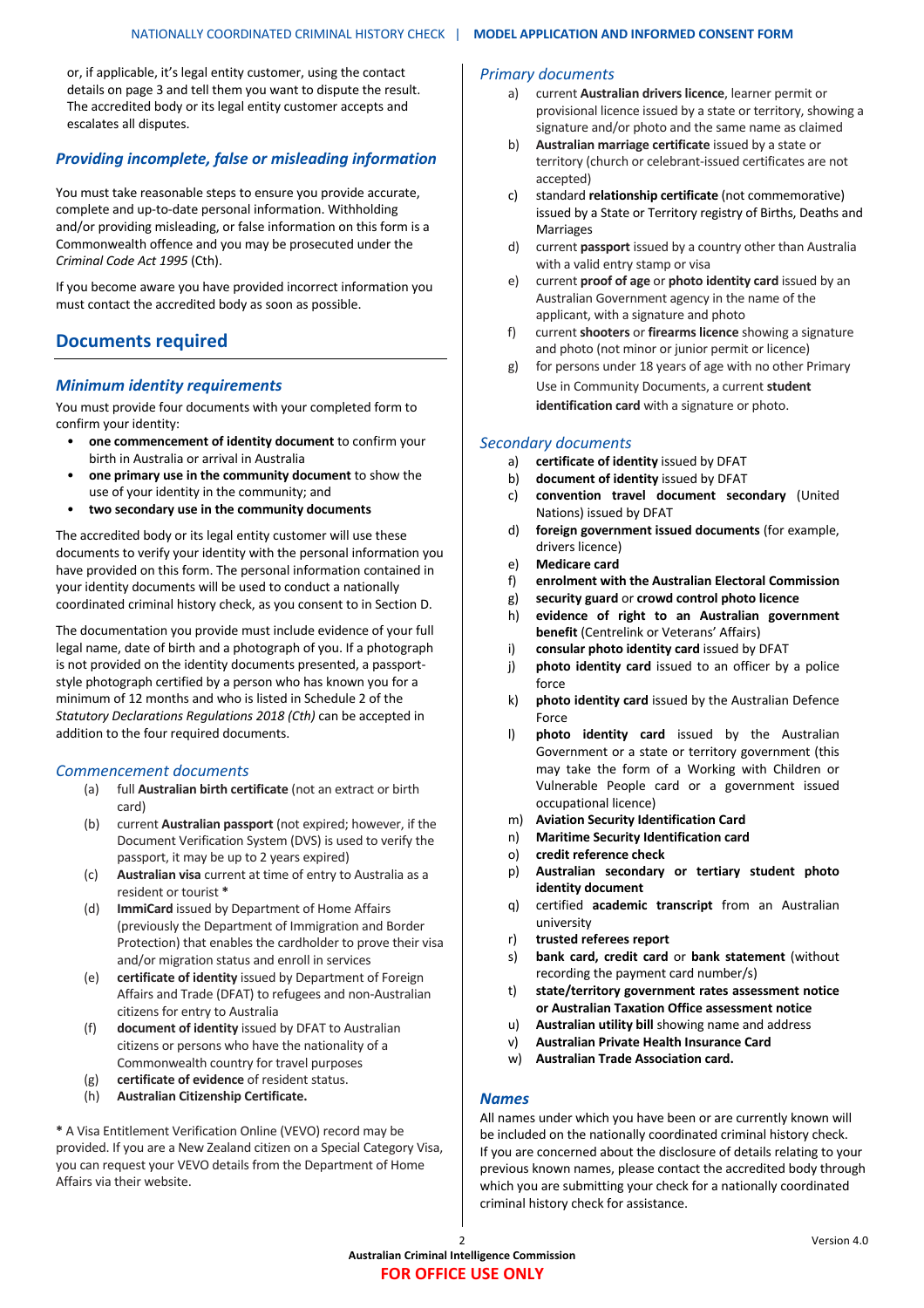#### *Change of name*

If you provide identity documents using a former name, you must provide evidence of your name change. This means providing a change of name certificate issued by the Australian Registry of Births, Deaths and Marriages or an Australian marriage certificate issued by a state or territory, in addition to your four identity documents. **Church or celebrant-issued certificates are not accepted.**

## *Special provisions for proof of identity*

The ACIC recognises that in exceptional circumstances you may not be able to meet the minimum proof of identity requirements. Please contact the accredited body who will assess your ability to meet the requirements and determine the most suitable method to confirm your identity.

## **How to submit this form**

Before submitting this form, ensure all sections are complete and that you have signed and dated the form.

Submit your completed form and identity documents using these instructions:

Please bring this form and your identity documents to your Assessment Session at the Defence Force Recruiting Centre. Alternatively, you may send the documents to the CRMC via the contact details provided below. Post: CRMC Locked Bag 12,000 A'Beckett Street, Melbourne VIC 8006 Email: crmcops@dfr.com.au *Note: Identification documents are not to be submitted via email. These must be certified and sent via post or in person. Please refer to 'General Information' section for further details.* 

## *Contact details*

You can contact the accredited body or its legal entity customer for more information on the nationally coordinated criminal history check process, how your personal information is handled and how you can dispute your result.

#### **Accredited body**

**Department of Defence, Defence Force Recruiting**

Contact details

**PO Box 7934, Canberra BC ACT 2610**

**Legal entity customer** (if applicable)

Contact details

**13 19 02**

## **Section A – Personal information**

#### **A1. Please read this before answering the following questions.**

You must disclose all names you have been known by throughout your life, including your full legal name, name before marriage (maiden name), and other previous names and/or alias names.

All names that you submit as part of your nationally coordinated criminal history check, will appear on the check result. If you are concerned about the disclosure of previous name, please contact the accredited body.

With each additional name you provide, you must include your family name, first given names and other given names (if applicable).

#### *Example:*

When Lucianne was born, she was given the first name Lucianne, second given name Jane and surname of Jones. When she was married, she changed her surname to Smith. Lucianne commonly uses the name Lucy when introducing herself in the community.

As such, Lucianne has four known names—her current name, maiden name, the alias name she used before she got married and the alias name she uses now. Lucianne needs to provide all four names when completing this form, as follows:

| <b>Current name:</b> | Smith, Lucianne Jane |
|----------------------|----------------------|
| <b>Maiden name:</b>  | Jones, Lucianne Jane |
| Alias name:          | Smith, Lucy Jane     |
| Previous name:       | Jones, Lucy Jane     |

**Candidate ID** 

**Full legal name** Family name

First given name(s)

Other given name(s)

 **Previous known name (if applicable)**

Family name

First given name(s)

Other given name(s)

Name Type Maiden  $\Box$  Alias Previous

**Previous known name (if applicable)** Family name

First given name(s)

Other given name(s)

| Name Type   | Maiden                                                                                      |  | Alias   Previous |  |
|-------------|---------------------------------------------------------------------------------------------|--|------------------|--|
| $\emptyset$ | If more room is required, please list on a separate<br>sheet, sign and attach to this form. |  |                  |  |
|             | Additional sheet attached? Yes                                                              |  | No               |  |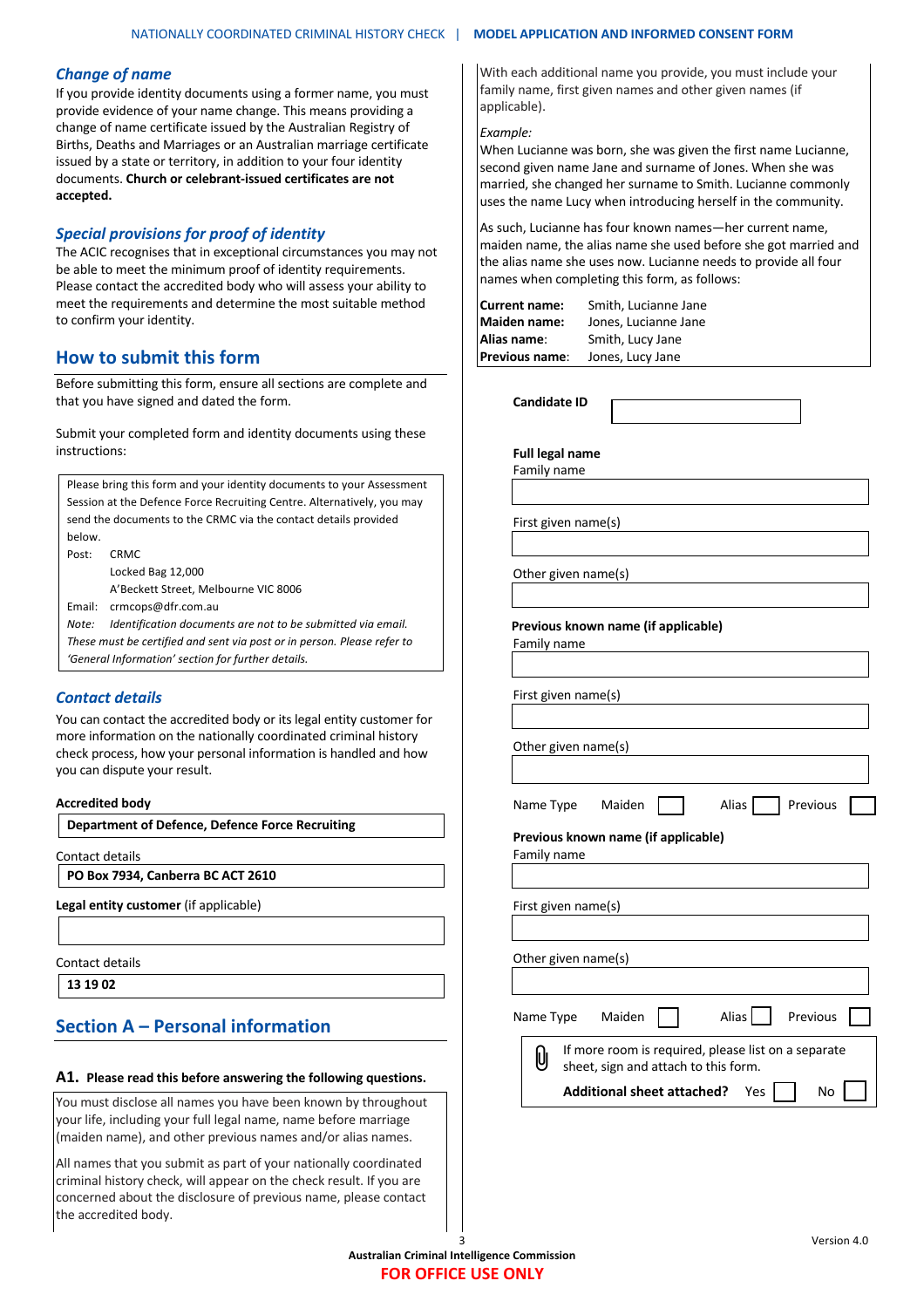| A2. Please read this before answering the following question.                                               | Previous residential address 1                                            |                                                                                                                  |  |  |
|-------------------------------------------------------------------------------------------------------------|---------------------------------------------------------------------------|------------------------------------------------------------------------------------------------------------------|--|--|
| You must select the gender that best describes how you<br>identify yourself within the community.           | <b>Street address</b>                                                     |                                                                                                                  |  |  |
| The gender details that you submit as part of your nationally                                               | Suburb/town                                                               |                                                                                                                  |  |  |
| coordinated criminal history check, will be the gender that<br>appears on the check result.                 | State/territory                                                           | Postcode                                                                                                         |  |  |
|                                                                                                             | Country                                                                   |                                                                                                                  |  |  |
| The ACIC's processes are aligned with the Australian<br>Government Guidelines on the Recognition of Sex and | Dates residing at address:                                                |                                                                                                                  |  |  |
| Gender. If these Guidelines affect you and you would like                                                   | From                                                                      | To                                                                                                               |  |  |
| additional information specifically regarding this, please<br>contact the ACIC directly at npcs@acic.gov.au |                                                                           |                                                                                                                  |  |  |
| Your gender                                                                                                 | Previous residential address 2<br><b>Street address</b>                   |                                                                                                                  |  |  |
| (Male)<br>M                                                                                                 |                                                                           |                                                                                                                  |  |  |
| (Female)<br>F                                                                                               |                                                                           |                                                                                                                  |  |  |
| (Indeterminate/intersex/unspecified)<br>X                                                                   | Suburb/town                                                               |                                                                                                                  |  |  |
|                                                                                                             | State/territory                                                           | <b>Postcode</b>                                                                                                  |  |  |
| A3. Please read this before answering the following questions.                                              | Country                                                                   |                                                                                                                  |  |  |
| If you cannot provide all these details, contact the<br>accredited body or its legal entity customer.       | Dates residing at address:                                                |                                                                                                                  |  |  |
|                                                                                                             | From                                                                      | To                                                                                                               |  |  |
| Your date of birth                                                                                          | Previous residential address 3                                            |                                                                                                                  |  |  |
|                                                                                                             | <b>Street address</b>                                                     |                                                                                                                  |  |  |
| Your place of birth                                                                                         |                                                                           |                                                                                                                  |  |  |
|                                                                                                             | Suburb/town                                                               |                                                                                                                  |  |  |
| Suburb/town                                                                                                 | State/territory                                                           | Postcode                                                                                                         |  |  |
|                                                                                                             | <b>Country</b>                                                            |                                                                                                                  |  |  |
| State/territory                                                                                             | Dates residing at address:                                                |                                                                                                                  |  |  |
|                                                                                                             | From                                                                      | To                                                                                                               |  |  |
|                                                                                                             |                                                                           |                                                                                                                  |  |  |
| Country                                                                                                     |                                                                           |                                                                                                                  |  |  |
|                                                                                                             | Û                                                                         | If more room is required, please list on a separate                                                              |  |  |
| A4. Please read this before answering the following questions.                                              | sheet, sign and attach to this form.<br><b>Additional sheet attached?</b> | No<br>Yes                                                                                                        |  |  |
| Provide your current and previous residential addresses for<br>the past five years.                         |                                                                           |                                                                                                                  |  |  |
| If you cannot provide full details, provide as much information                                             | A5. Please read this before answering the following questions.            |                                                                                                                  |  |  |
| as possible. If you are unsure how to complete this section                                                 |                                                                           | If you have an Australian drivers licence and/or an<br>Australian firearms licence, you must provide the licence |  |  |
| contact the organisation that gave you this form.                                                           |                                                                           | number and the state or territory that issued your licence.                                                      |  |  |
| Current residential address                                                                                 |                                                                           | If you have a foreign drivers licence and/or a firearm licence                                                   |  |  |
| <b>Street address</b>                                                                                       | issued your licence.                                                      | you must provide the licence number and the country that                                                         |  |  |
| Suburb/town                                                                                                 | number and the country that issued your passport.                         | If you have a passport, you must provide the passport                                                            |  |  |
| State/territory<br><b>Postcode</b>                                                                          |                                                                           |                                                                                                                  |  |  |
| Country                                                                                                     | Drivers licence number (if available)                                     |                                                                                                                  |  |  |
| Dates residing at address:                                                                                  |                                                                           |                                                                                                                  |  |  |
| From                                                                                                        | Issued by (state/territory)                                               |                                                                                                                  |  |  |
|                                                                                                             |                                                                           |                                                                                                                  |  |  |
|                                                                                                             |                                                                           |                                                                                                                  |  |  |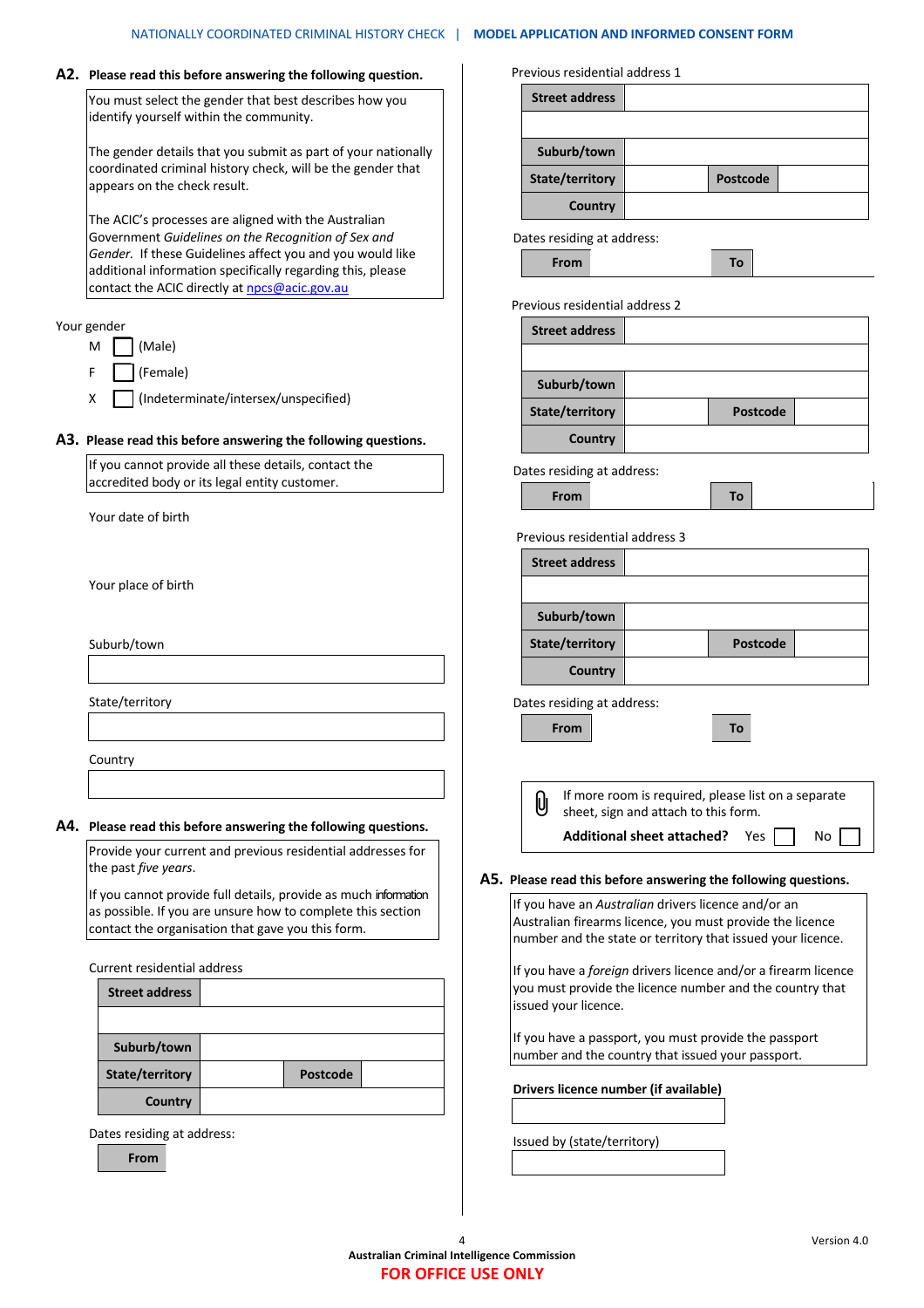| Firearm licence number (if available) |
|---------------------------------------|
|                                       |
| Issued by (state/territory)           |
|                                       |
|                                       |
| Passport number (if available)        |
|                                       |
| Issued by (country)                   |

# **Section B - Purpose of the nationally coordinated criminal history check**

The purpose for your nationally coordinated criminal history check helps determine what police information is disclosed on your result. **Please read this section only as it has been pre-populated for you**.

**B1.**

1. position title, occupation, volunteer role or entitlement being sought

2. proposed place of work (name of organisation or type of workplace or industry)

3. location of the role (town and state/territory)

Acronyms must not be used – except for the state/territory. *Example:* Case worker, Youth Housing Facilities, Canberra,

ACT.

*Example:* volunteer in canteen, St Bebes, Canberra, ACT

Your position title, occupation, volunteer role or entitlement Initial Military Training

Your proposed place of work (name of organisation or type of workplace or industry)

Australian Defence Force

The location of your work (town and state/territory)

Commonwealth

**B2.**

#### *Vulnerable groups means:*

- *a child,*
- *an adult who is disadvantaged or in need of special care, support or protection because of age, disability or risk of abuse or neglect.*

*Contact means direct or indirect face-to-face contact, phone contact or any type of communication over the internet.*

*Supervision means in the presence of an adult who is responsible for the safety or care of the vulnerable person.*

*Unsupervised means you will not be in the presence of an adult who is responsible for the safety or care of the vulnerable person.*

**Supervised contact with vulnerable people** 

Unsupervised contact with vulnerable people  $\rightarrow$ 

**No contact with vulnerable people** 

# **Section C – Type of nationally coordinated criminal history check**

#### **C1. Please read this section only as it has been pre-populated for you.**

You may request a volunteer check if you will hold a position or perform a role where you will not receive any salary, benefits or financial gain. This includes students undertaking compulsory vocational placements. Volunteer check type must not be selected for the Australian Government's Work for the Dole Scheme. **You must be able to validate the charity organisation or volunteer position to support your selection of the volunteer type.**

What is the check type?

| Standard  |  |
|-----------|--|
| Volunteer |  |

# **Section D – Informed consent**

## *What is informed consent?*

Your informed consent is needed before an accredited body can request a nationally coordinated criminal history check for you. Your informed consent means you:

- have read and understood the information provided in this form about how your personal information and any police information relevant to you will be handled and disclosed
- provide your permission for the accredited body to request a nationally coordinated criminal history check on your behalf
- provide your permission for the accredited body to disclose your information to any organisation listed in D1 of this form.

## *How do I provide my informed consent?*

An important aspect of providing informed consent is that you understand what you are consenting to. It is important that you read the consent statements in question D2 and, where required, get clarification from the accredited body or its legal entity customer, to ensure complete understanding. You must then sign and date this form at D2, to give your informed consent.

#### **Important: Please read this information about question D1.**

The accredited body is required to complete the details at D1 before providing the form to you.

D1 provides the details of the organisations to whom your personal and police information will be disclosed to.

In question D2, you will provide your informed consent for your personal and police information to be disclosed to the ACIC, Australian police agencies, law enforcement agencies, and any organisations detailed in question D1.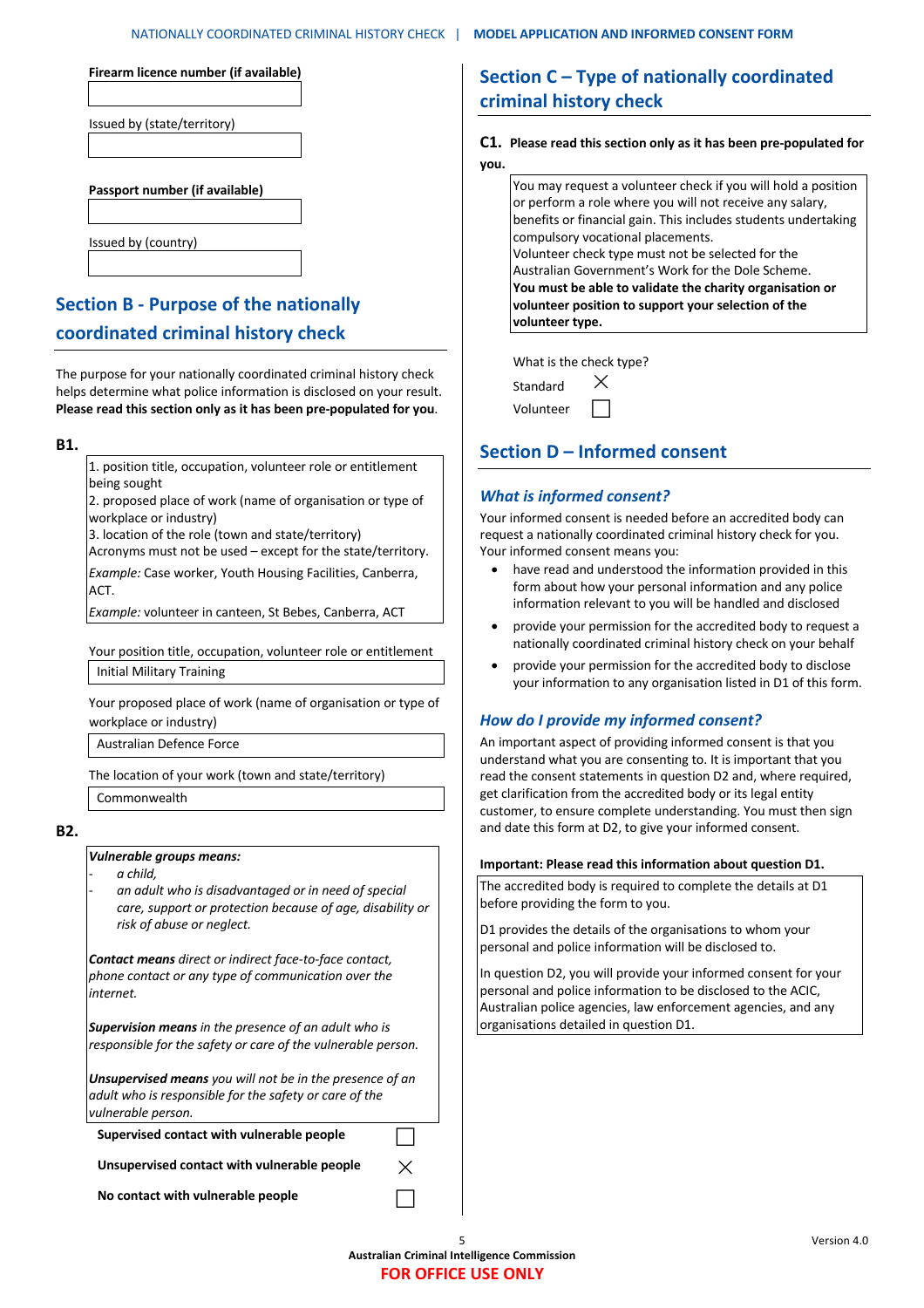**D1. (***Office use only***) Organisations to whom the applicant's personal and police information will be disclosed**

#### **Accredited Body**

Accredited body (legal name)

Department of Defence, Defence Force Recruiting

Address

PO Box 7934, Canberra BC ACT 2610

Preferred contact details

#### ABN

68 706 814 312

#### **Legal entity customer or related government entity**

Legal entity customer or related government entity (legal name)

Address

Preferred contact details

ABN

#### **Third parties (as required by law)**

Third party 1 (legal name)

**ARN** 

Third party 2 (legal name)

ABN

#### **Permitted offshore transfer arrangements**

Overseas entity (legal name)

Location (Country)

| $\bigcup$ If more room is required, please list on a separate sheet, sign and attach to this form. |
|----------------------------------------------------------------------------------------------------|

**Additional sheet attached?** Yes  $\begin{bmatrix} \end{bmatrix}$  No  $\begin{bmatrix} \end{bmatrix}$ 

**D2. Please read this before answering the following question.**

You must provide your name, read each statement carefully and then print your name, sign and date to provide your informed consent.

**Applicant's consent to submit a nationally coordinated criminal history check I,** 

Family name

First given name(s)

Other given name(s)

- 1. acknowledge that I/the applicant understand the information on this form.
- 2. acknowledge that the accredited body named in D1 is collecting information in this form to provide to the Australian Criminal Intelligence Commission (ACIC) and police agencies, for a nationally coordinated criminal history check to be conducted for the purpose outlined in Section B of this form.
- 3. have fully and accurately completed this form, and the personal information I/the applicant, have provided relates to me/the applicant, and contains the full name and all names previously used by me/the applicant.
- 4. acknowledge that withholding and/or providing misleading or false information on this form and in any supplied identity documents is a Commonwealth offence and may lead to prosecution under the *Criminal Code Act 1995 (*Cth*).*
- 5. acknowledge that personal information that I/the applicant provided on this form and on the supplied identity documents may be disclosed to the accredited body named in Section D of this form (including contractors, legal entity customers, related bodies or third parties named in D1 of this form in Australia or overseas, if applicable).
- 6. acknowledge that any information sent by mail or electronically, in relation to this form, including identity documents, is sent at my/the applicant's risk and I/the applicant, am aware of the consequences of sending information in these ways.
- 7. acknowledge that I/the applicant am aware that I/the applicant am providing consent for a nationally coordinated criminal history check to be conducted using all personal information provided in this form and provided in suppled identity documents.
- 8. understand and consent to police information relating to me/the applicant, being disclosed in accordance with the purpose identified in Section B of this form, and applicable legislation and information release policies (including spent convictions legislation described in Australian Government and state or territory legislation).
- 9. give consent to:
- 6 Version 4.0 a. the ACIC and police agencies using and disclosing my/the applicant's personal information that I/ the applicant, have provided in this form and personal information contained in my supplied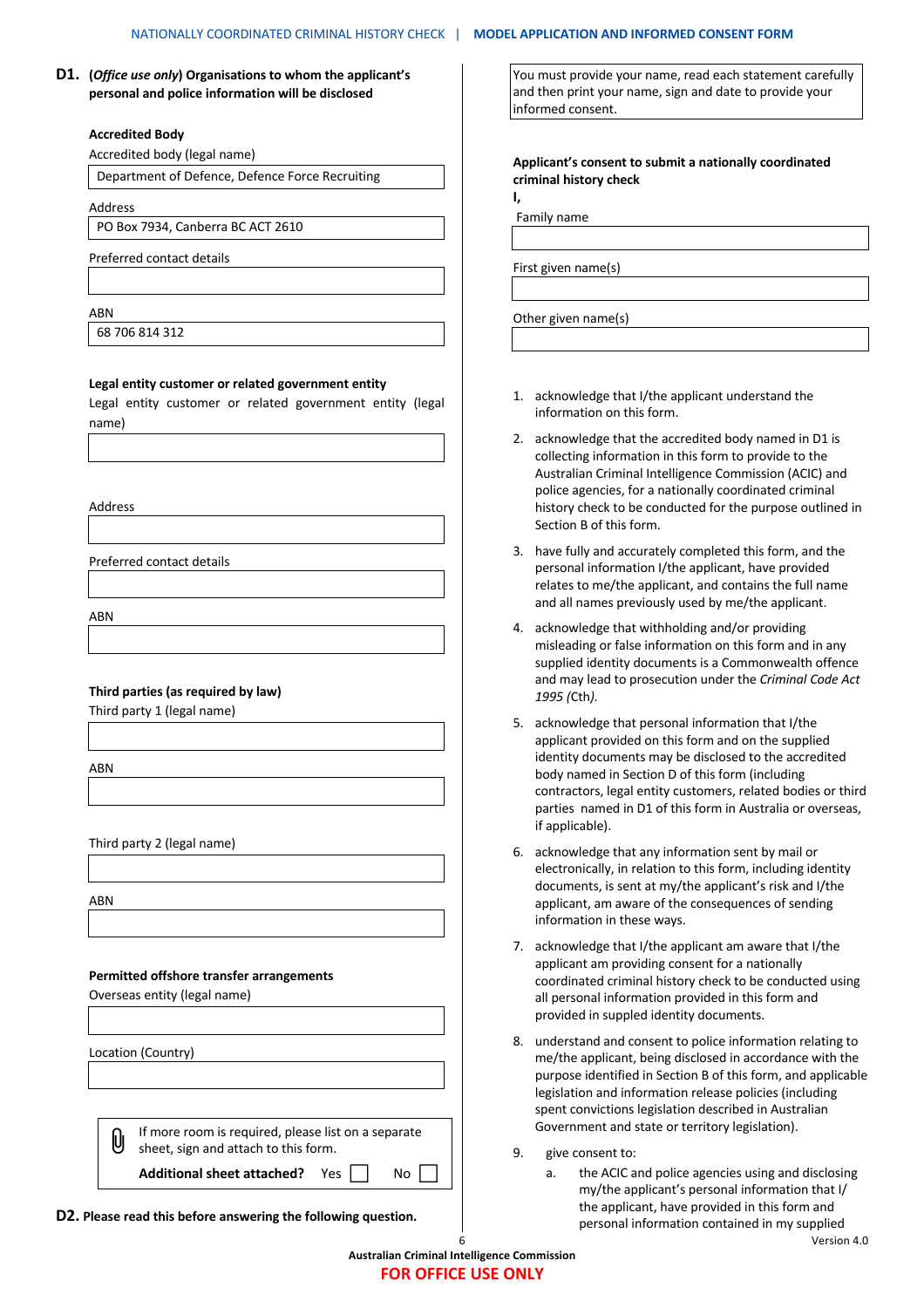identity documents to conduct a nationally coordinated criminal history check.

- b. the ACIC disclosing the police information sourced from the police agencies to other approved bodies and the accredited body named in D1 of this form.
- c. the accredited body named in D1 of this form disclosing to the legal entity customer, third parties and any permitted offshore transfer arrangements also detailed in D1, my/the applicant's personal information and police information to assess my/the applicant's suitability for the purpose identified in Section B of this form.
- 10. acknowledge that it is usual practice for my/the applicant's personal information and police information to be used by police agencies and the ACIC for law enforcement, including purposes set out in the *Australian Crime Commission Act 2002* (Cth).

#### **Applicant**

Print name

| Signature                                                  |      |
|------------------------------------------------------------|------|
|                                                            | Date |
|                                                            |      |
|                                                            |      |
| Parent or legal guardian                                   |      |
| (where the applicant is under the age of 18)<br>Print name |      |
|                                                            |      |
|                                                            |      |
| Signature                                                  |      |
|                                                            | Date |
|                                                            |      |
|                                                            |      |
| <b>Authorised agent</b>                                    |      |
| (person responsible for the applicant, such as a legal     |      |
| representative)<br>Print name                              |      |
|                                                            |      |
|                                                            |      |
| Signature                                                  |      |
|                                                            | Date |
|                                                            |      |
|                                                            |      |
|                                                            |      |

#### **Changes to your Personal Information**

While you await the outcome of your recruitment process, you must complete and submit this form again if there has been a change or correction to:

- your surname; or
- your given name(s); or
- your gender; or
- your date of birth

#### **Validity**

This consent form is valid for a period of 24 months from the date of your signature. By completing this form you are providing your consent to as many nationally coordinated criminal history checks being performed on you as is necessary (over a maximum period of 24 months from the date of your signature) to assess your suitability for the position, occupation or entitlement for which you have applied. You may revoke your consent at any time by contacting your Case Manager on 13 19 02.

#### **Before Submitting this Form, Please:**

Double check that you have completed all Sections of the form;

Ensure that you have provided all the documentation requested in Section 'Documents required';

Ensure all identity documents presented at the Assessment Session are in the original form and those sent by post are certified true copies of the original documents;

*Do not post original documents* as Defence Force Recruiting is not responsible for replacement of documents which are lost or damaged in the post;

Check that you have signed the form (and, if applicable, your parent/guardian has signed the form).